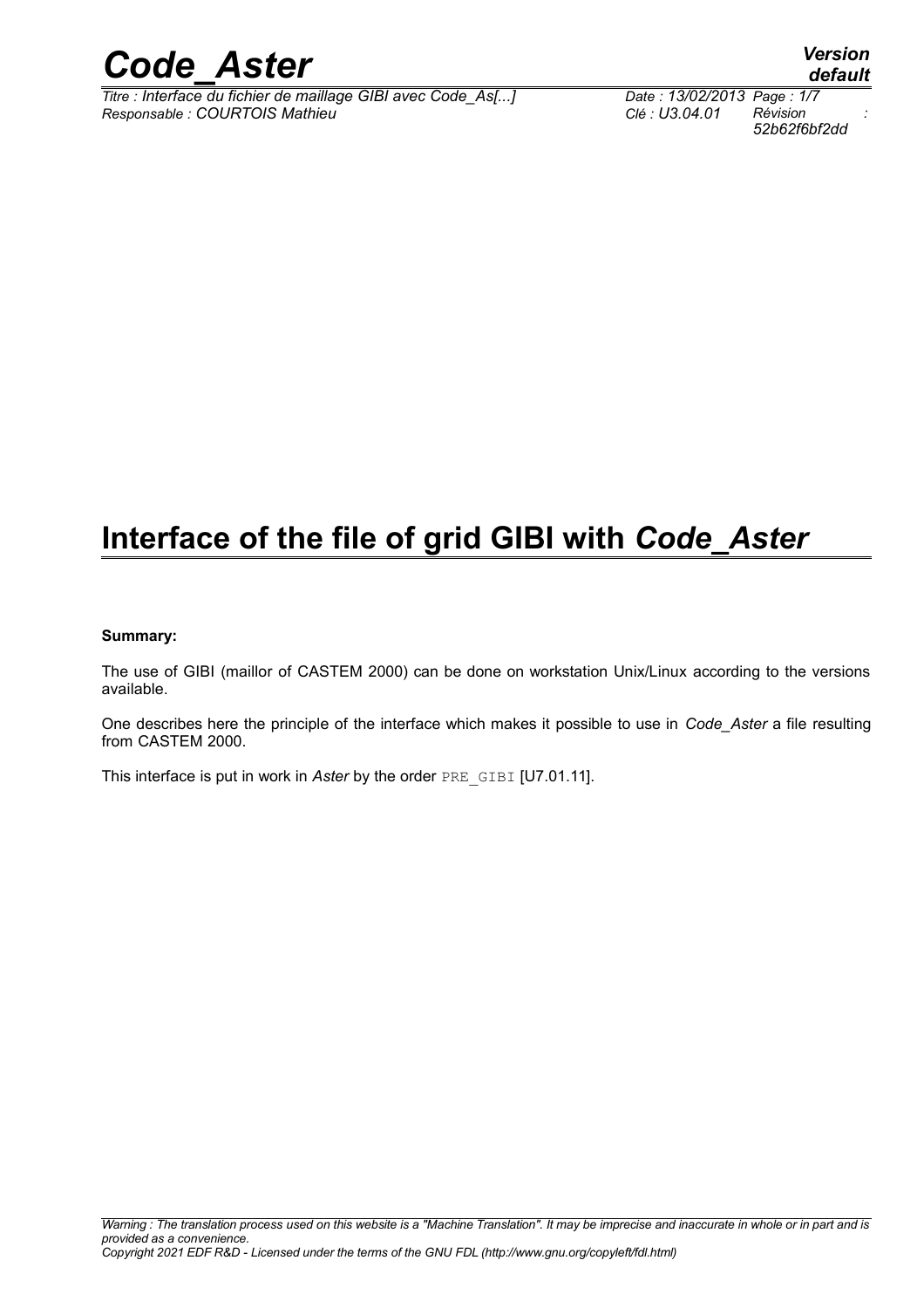*Titre : Interface du fichier de maillage GIBI avec Code\_As[...] Date : 13/02/2013 Page : 2/7 Responsable : COURTOIS Mathieu Clé : U3.04.01 Révision :*

*52b62f6bf2dd*

### **1 Use of GIBI**

CASTEM 2000 is a code of analysis of the structures by finite elements, which has a set of features dedicated to the grid in 2D and 3D. The whole of these functions of grid is known under name GIBI.

In the continuation of this document, one will name GIBI, the whole of the functions of grid as well as the whole of the orders for visualization and the analysis of the results.

GIBI is available on a certain number of platforms Unix/Linux. It is a version diffused by EDF R & D /AMA within the framework of a contract with the ECA, it is available in download on the site [http://www.code-aster.org.](http://www.code-aster.org/)

The memory allocated by GIBI is of 20 megawords by default. For certain applications it is necessary to increase this size memory. With this intention, the variable should be defined ESOPE\_PARAM in the following way:

setenv ESOPE PARAM 'ESOPE=x000000, NTRK=1024, LTRK=1048576' or according to Shell used:

export ESOPE\_PARAM=' ESOPE=x000000, NTRK=1024, LTRK=1048576'

where X is the number of million words which one wishes.

The ECA produces a new version of GIBI each year. Before being commissioned on the centralized waiter and to be diffused, this version is tested by the team codes on the whole of the tests *Aster*. Thus the "standard" version is currently GIBI version 2000, launched in interactive by the order gibi2000.x.

### **2 Documentation on the use of GIBI**

The documentation of GIBI can be obtained by carrying out GIBI with the data file according to:

NOTE; END;

One recovers then in the listing of work, the list of the chapters corresponding to all the operators of GIBI.

GIBI has a documentation in line which makes it possible to have the syntax of each operator by the order:

INFORMATION name of the order;

but also the possibility of knowing the whole of the operators dedicated to the grid, gathered by features (operators of creation of points, linear entities, surface entities and voluminal entities…) by the order:

#### INFORMATION DEBU;

This information is also available since a browser Internet (the site depends on the local installation).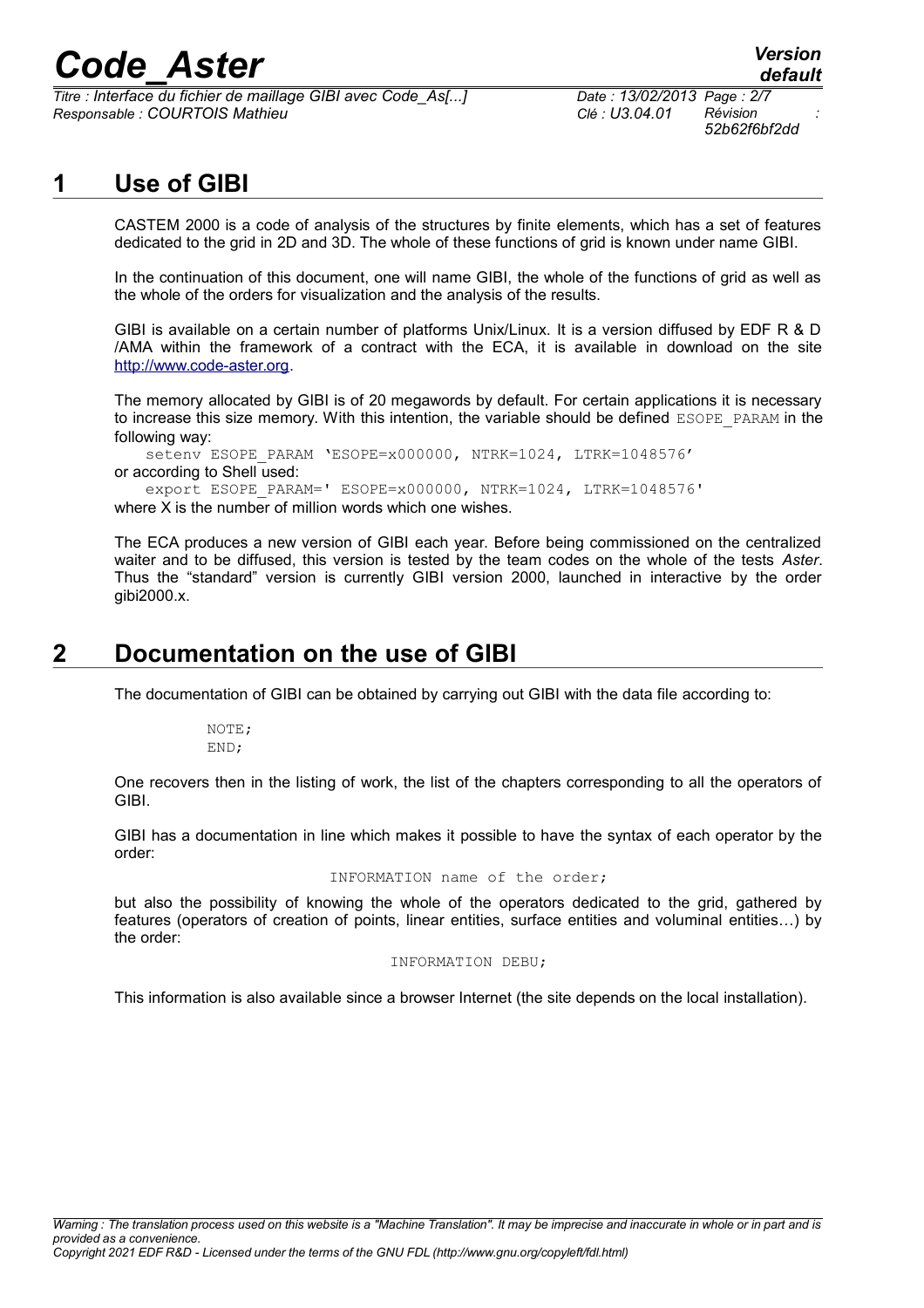*Titre : Interface du fichier de maillage GIBI avec Code\_As[...] Date : 13/02/2013 Page : 3/7 Responsable : COURTOIS Mathieu Clé : U3.04.01 Révision :*

*52b62f6bf2dd*

### **3 The Council of use of GIBI for** *Aster*

- Not to forget that each order ends in one "; "
- *Code\_Aster* can read again the files created by GIBI having level 3,4,5,6,8,9,10,11 or 13. This level is related to the change of format,
- to think that it is not possible to impose the passage of the grid by a point or a line not being reproduced on external contour. To envisage the geometry division consequently,
- to think that GIBI directs with its own conventions the various meshs. Elements can be thus "turned over" (from where negative jacobiens and pressures to back!). In GIBI, the user has the operators OPPOSITE and TO DIRECT for modification orientation of elements. One will refer advantageously to the order MODI\_MAILLAGE (IU4.23.04), keywords ORIE\_PEAU\_2D/3D) to intervene on the orientation of the meshs in *Aster*,
- the operator PRE GIBI suppose that GIBI was carried out without error, i.e. the second line of the file .mgib is "LEVEL LEVEL ERROR 0 DIMENSION…"
- In the contrary case, one carries out, nevertheless the interface, by emitting an alarm,
- the file containing grid GIBI must be produced by the order "TO SAVE FORMAT grid"; it is the only format read again by the interface PRE GIBI.

### **4 Interface with Aster**

The interface with *Aster* is activated by the order PRE\_GIBI [U7.01.11].

### **5 Entities of grid GIBI and Aster**

Maillor GIBI handles typified and named objects (cf Doc. of use of GIBI).

The types used are:

- constants whole, real, text,…,
- POINTS,
- GRIDS (together of meshs).

The order PRE\_GIBI causes:

- to write points (GIBI) in the form of nodes (*Aster*) : names of the nodes *Aster* are form: *N<sup>i</sup>* where *i* is number GIBI of the corresponding point,
- to write the meshs (*Aster*) contained in grids (GIBI): names of the meshs *Aster* are form:  $\overline{M}_{\overline{j}}$  where  $\overline{j}$  is the sequence number of mesh GIBI in the file of result GIBI,
- to write GROUP MA (*Aster*) corresponding to grids (GIBI) and same names,

### **Note:**

*The groups of meshs contain only the meshs defining grid GIBI indeed. They do not contain the meshs of the objects referred in this grid (edges for example).*

to write GROUP NO (*Aster*) reduced to only one nodes and whose names are the names of the points of GIBI.

It is noticed that PRE GIBI do not generate GROUP NO containing several nodes. What would be sometimes very useful to impose boundary conditions on all the nodes of an edge. With this intention, the user has in Aster the order DEFI GROUP who allows to create groups of nodes starting from groups of meshs.

The keyword CREA GROUP NO of the operator DEFI GROUP [U4.22.01] allows to circumvent this obstacle.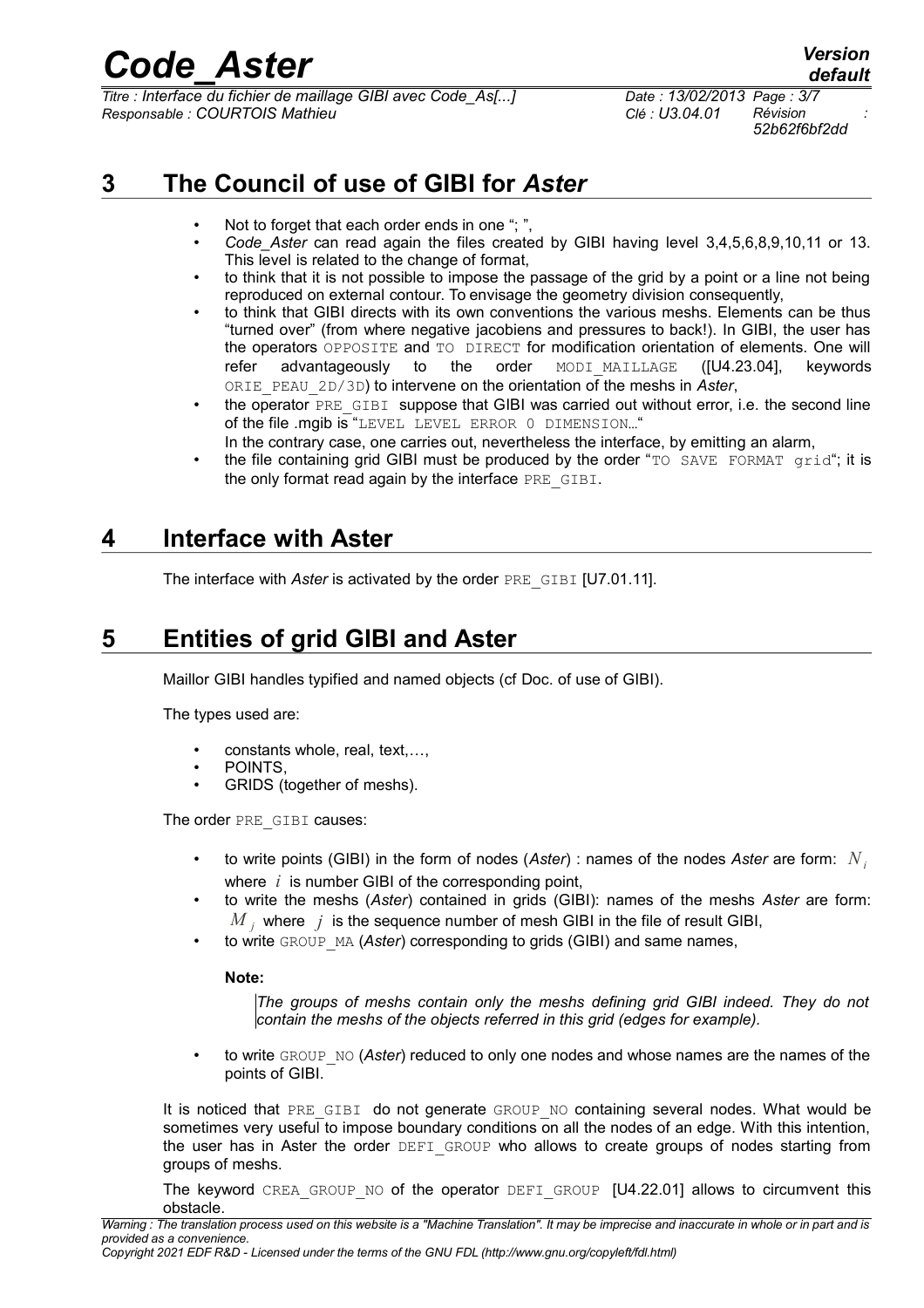*Titre : Interface du fichier de maillage GIBI avec Code\_As[...] Date : 13/02/2013 Page : 4/7 Responsable : COURTOIS Mathieu Clé : U3.04.01 Révision :*

*52b62f6bf2dd*

### **6 Examples**



- for GIBI: *A* and *B* are named points. One thus finds in the grid *Aster* GROUP\_NO names *A* and *B*
- for GIBI: *AB* , *CARRE* , *C1* ,…, *C4* are named grids. One thus finds in the grid *Aster* GROUP\_MA names: *AB* , *CARRE* , *C1* ,…, *C4*

### **Note:**

*The interface writes only once possibly identical meshs (what arrives sometimes with the operator " AND "GIBI). This has as a consequence that the names of the meshs M <sup>j</sup> can have a "classification with holes". One should not worry some.*

The orientation of the meshs is that given by GIBI. This can have importance for certain changes: pressure,…

It is necessary to be conscious owing to the fact that the operators of grid of GIBI direct the elements (with rules specified in documentation). Certain elements can be "turned over" compared to others. Another command set GIBI could, for example to generate the grid:

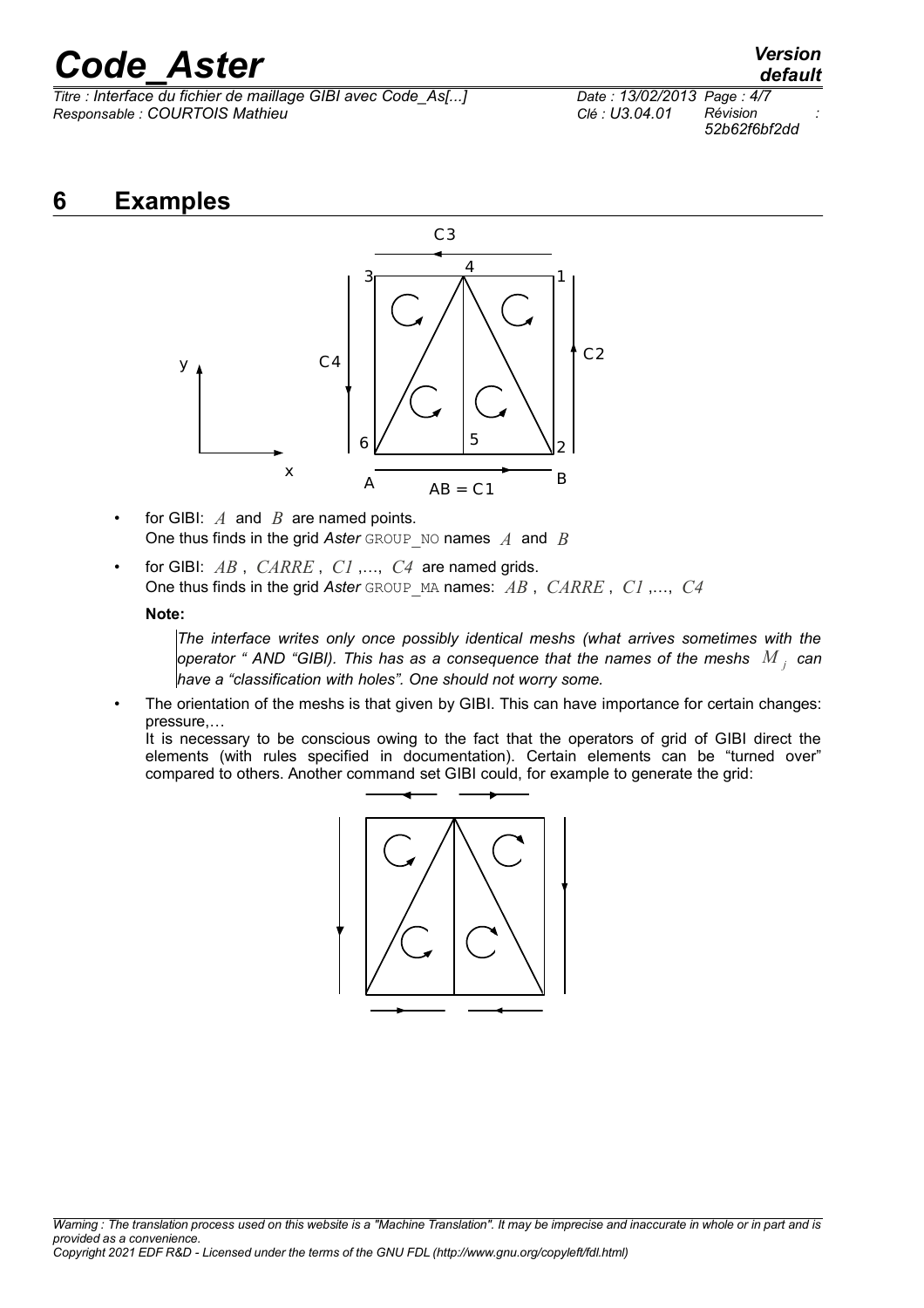*Titre : Interface du fichier de maillage GIBI avec Code\_As[...] Date : 13/02/2013 Page : 5/7 Responsable : COURTOIS Mathieu Clé : U3.04.01 Révision :*

*52b62f6bf2dd*

### **6.1 Notice concerning the order POIN GIBI**

This order can produce results of the different type:

if this order makes it possible to recover only one point,

for example:

or

Pa = louse POIN PROC With ; Pa = louse POIN INITIAL ;

then *PA* is a named point GIBI.

For *Aster*, there will be one GROUP NO of name *PA* who contains only one node.

if this order makes it possible to recover several points:

for example:

Pa = louse POIN RIGHT With B 1.0D-2;

then  $PA$  is a named grid GIBI:

This grid consists of meshs POI1.

For *Aster*, there will be one GROUP MA of name *PA* who contains several POI1. To use this object as GROUP NO, the keyword factor will have to be used CREA GROUP NO order DEFI\_GROUP.

### **6.2 Command file GIBI**

```
OPTI TITHE 2 ELEM TRI 3;
*
* POINTS NAME:
*
TQ = 0.0 0.0;
B = 1.0 0.0;
*
* GRIDS:
*
AB = DROI 2 WITH B;
SQUARE = AB TRAN 1 (0. 1.);
C1 C2 C3 C4 = DIMENSION SQUARES ;
*
TO SAVE FORMAT SOUARES;
END;
*
```
-------------------------------------------------------------------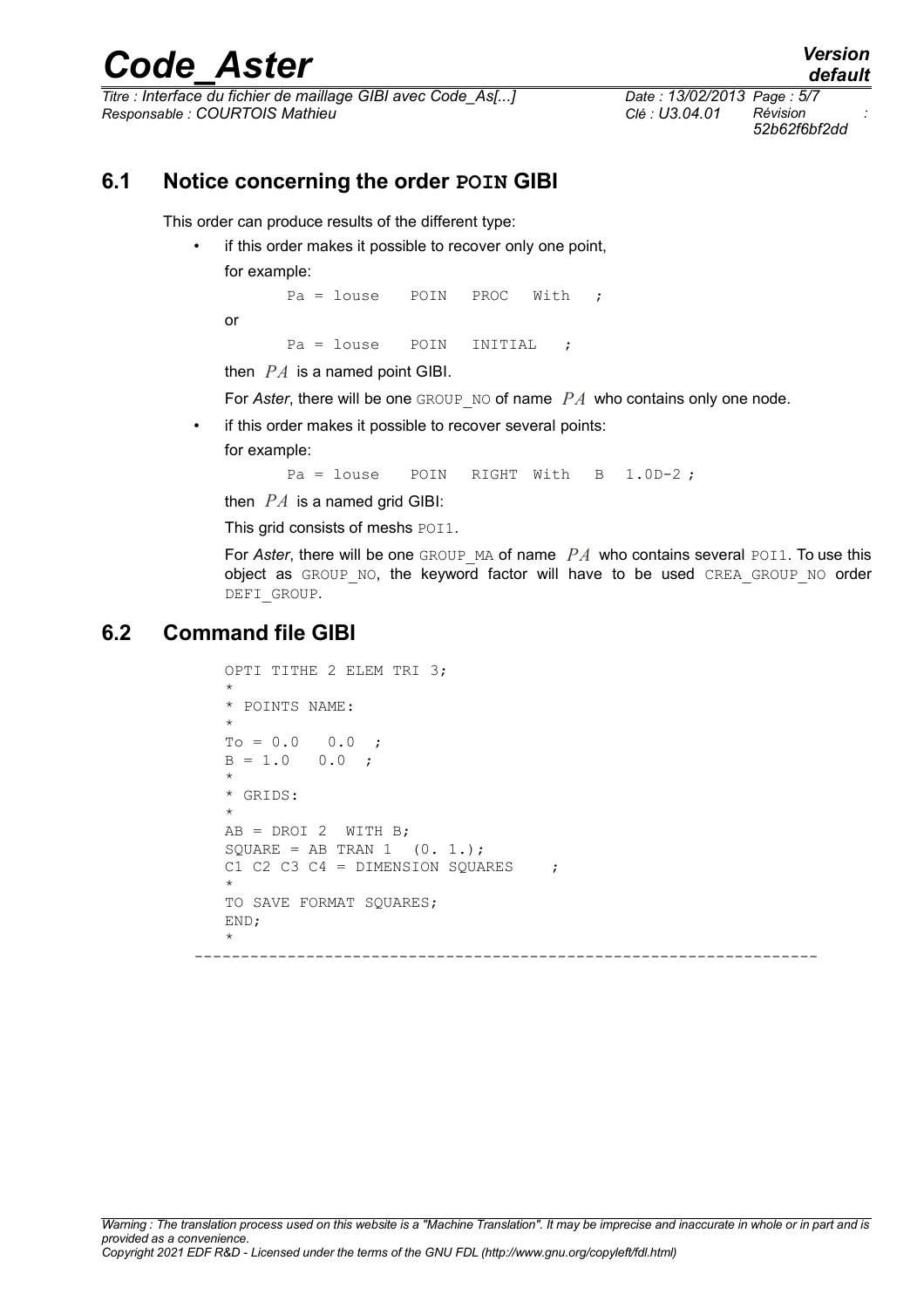*Titre : Interface du fichier de maillage GIBI avec Code\_As[...] Date : 13/02/2013 Page : 6/7 Responsable : COURTOIS Mathieu Clé : U3.04.01 Révision :*

**6.3 File of result GIBI: (as an indication)**

AUTOMATIC LABEL: 1

RECORDING OF THE TYPE 4 LEVEL 11 LEVEL ERROR 0 DIMENSION 2 DENSITY 0.00000E+00 RECORDING OF THE TYPE 7 NUMBER INFORMATION CASTEM2000 8 IFOUR -1 NIFOUR 0 IFOMOD -1 IECHO 1 IIMPI 0 IOSPI 0 ISOTYP 1 NSDPGE 0 RECORDING OF THE TYPE 2 PILE NUMBER 1NBRE OBJECTS NAME 6NBRE OBJECTS 5 AB SQUARE C1 C2 C3 C4 2 1 2 3 4 5 4 0 4 3 4 2 3 4 5 0 0 0 0 1 2 3 1 3 4 2 5 3 5 6 3 2 0 0 2 2 0 0 1 2 2 5 2 0 0 2 1 0 5 6 2 0 0 2 2 0 0 6 3 3 4 2 0 0 2 1  $\Omega$  4 1 RECORDING OF THE TYPE 2 PILE NUMBER 32NBRE OBJECTS NAME 2NBRE OBJECTS 6 With B 1 5 6 1 3 6 5 2 7 RECORDING OF THE TYPE 2 PILE NUMBER 33NBRE OBJECTS NAME 0NBRE OBJECTS 1 21 0.00000000000000E+00 0.00000000000000E+00 0.00000000000000E+00 1.00000000000000E+00 0.00000000000000E+00 0.00000000000000E+00 5.00000000000000E-01 0.00000000000000E+00 5.00000000000000E-01 0.00000000000000E+00 1.00000000000000E+00 0.00000000000000E+00 0.00000000000000E+00 1.00000000000000E+00 0.00000000000000E+00 5.00000000000000E-01 1.00000000000000E+00 5.00000000000000E-01 1.00000000000000E+00 1.00000000000000E+00 0.00000000000000E+00 RECORDING OF THE TYPE 5

*52b62f6bf2dd*